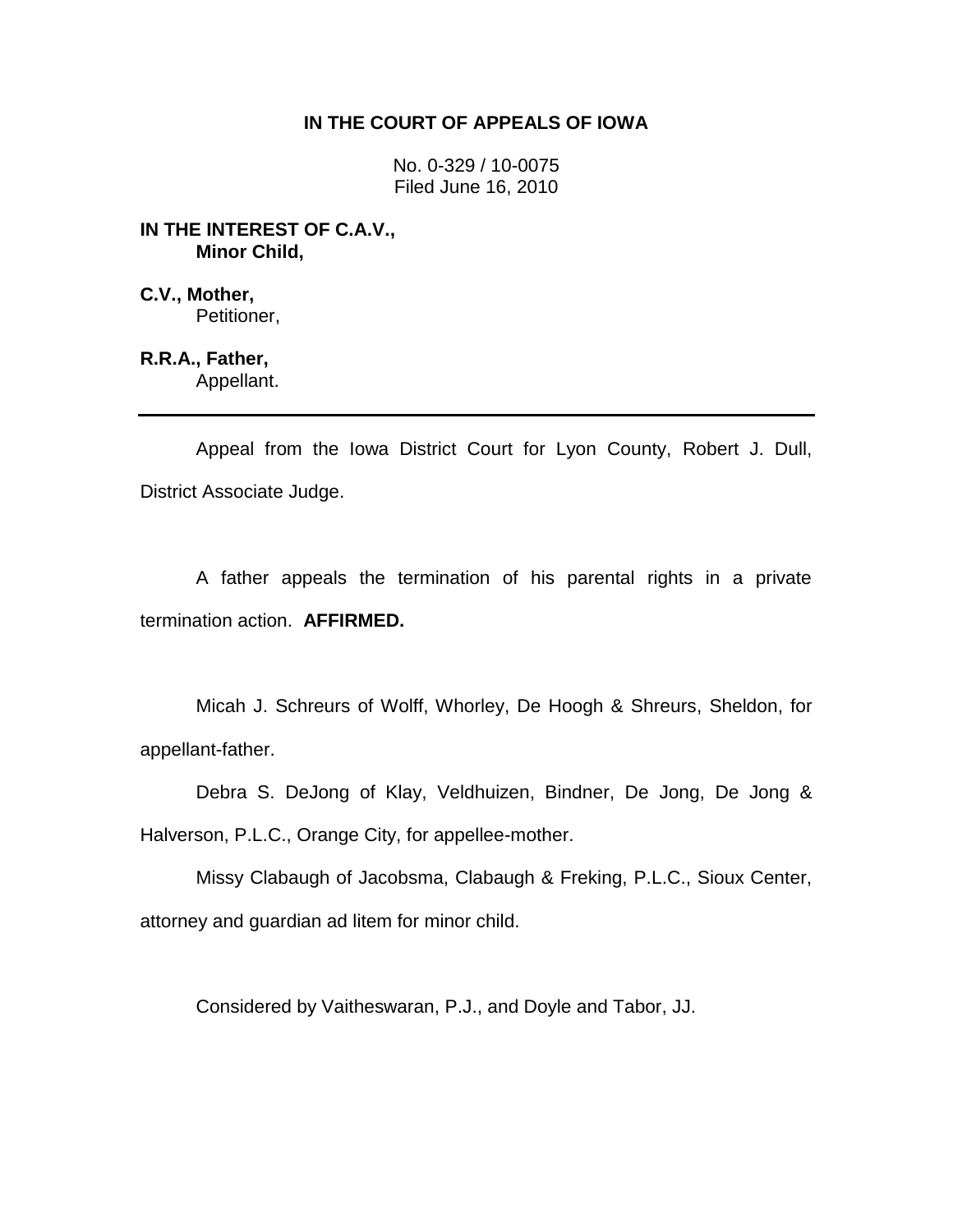**TABOR, J.**

A father appeals the termination of his parental rights in a private termination action. He contends he did not abandon his daughter, who is an enrolled member of an Indian tribe. He further contends the child's mother failed to satisfy the Iowa Indian Child Welfare Act (Iowa ICWA), Iowa Code chapter 232B (2007) in two ways: (1) by not showing his continued custody was likely to result in serious emotional or physical damage to his daughter and (2) by not providing evidence of "active efforts" to prevent the break-up of the Indian family. We affirm the juvenile court's decision.

### **I. Background Facts & Proceedings**

Rayne and Christina are the parents of C.A.V., who was born in April of 2005. They met in April of 2004 when Christina was nineteen years old and Rayne was twenty-nine years old. The couple lived together for a few months, but Christina moved out before C.A.V. was born. Rayne did not participate in any prenatal care visits and did not attend the birth. Rayne first saw his daughter when she was three weeks old and Christina brought her to his workplace. Similar visits of thirty minutes to an hour occurred approximately once a month between May of 2005 and May of 2006. One exception was a visit that lasted for several hours. Christina recalled that she always arranged the visits, while Rayne testified that he initiated the contact about five times. Rayne and Christina also spoke frequently on the telephone during this period of time, though as the juvenile court noted, the evidence did not support that C.A.V. was a central topic of these conversations.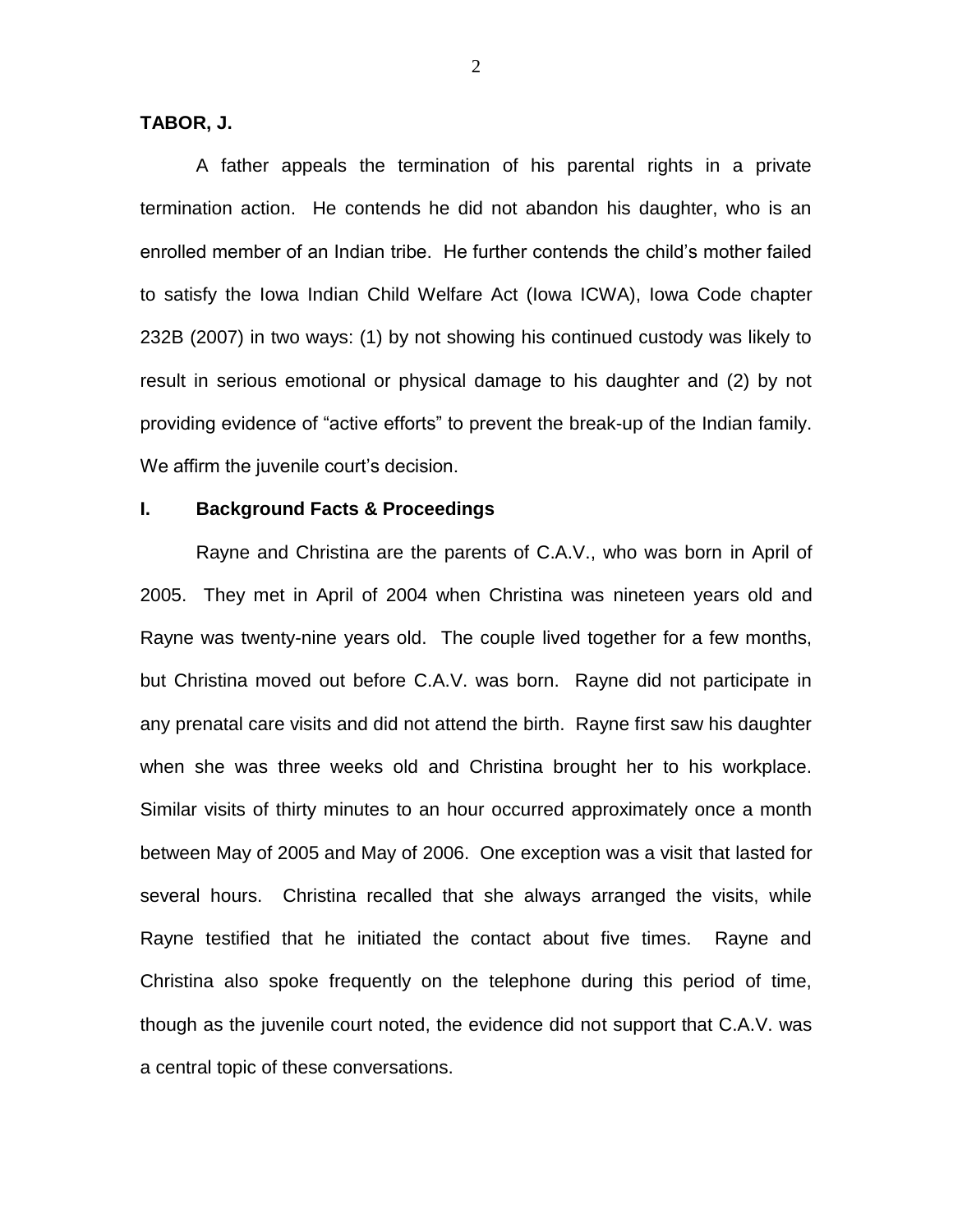Rayne provided a total of \$500 in support for C.A.V. during her first thirteen months of life, in separate payments of \$200 and \$300, and only after Christina requested financial help. In May of 2006, Rayne acknowledged paternity and was ordered to pay \$100 a month in child support. He was current in his payments as of the time of the termination order.

Rayne's contact with C.A.V. stopped on May 23, 2006, when he was sentenced to concurrent eight-year prison sentences in South Dakota for two felony offenses of witness tampering and concurrent one-year sentences for two misdemeanor offenses of furnishing alcohol to a minor.

Christina initially wrote to the sentencing judge, extolling Rayne's qualities as a "great father." She changed course in a second letter, expressing her fear of him as a "dangerous" and "manipulative" man.

Rayne decided not to accept visitors during his incarceration. He also opted to have no direct communication with C.A.V. during his time in prison, despite two letters from Christina inviting him to call her. Rayne's mother occasionally sent cards and gifts to C.A.V. during this time. Christina sought a pro se domestic abuse protective order in November of 2006, but moved to dismiss it less than a month later. Christina believed the protective order would enable her to find out Rayne's release date, but later learned that the South Dakota Department of Corrections would notify her. Rayne refrained from contacting his daughter because he concluded it was not in his "best interests" as he sought to overturn his convictions and secure parole.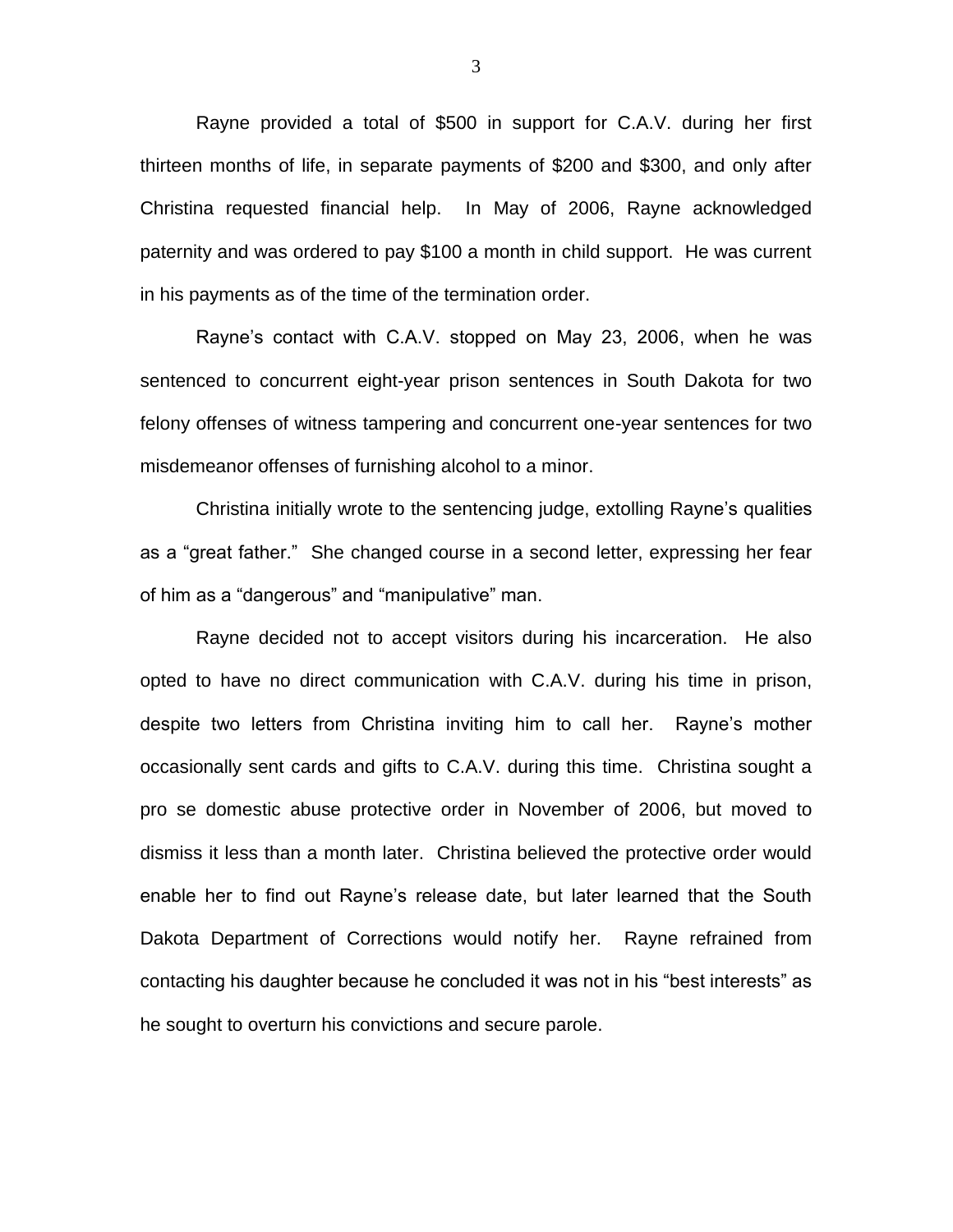After Rayne received parole in the spring of 2009, he petitioned for visitation with C.A.V. By that time, C.A.V. was four years old and had no knowledge that Rayne was her father. Christina denied Rayne's request for visitation. She married another man while Rayne was incarcerated and C.A.V. considers Christina's husband Kyle to be her father. Kyle and Christina also have a child in common.

On May 8, 2008, Christina petitioned for termination of Rayne's parental rights under Iowa Code section 600A.5, alleging abandonment. The juvenile court appointed C.A.V. a guardian ad litem, whose report supported the petition for termination.

On October 1, 2008, Rayne filed a motion to determine the applicability of the Iowa ICWA. Rayne attached certification from the Bureau of Indian Affairs showing C.A.V. was an enrolled member of the Lower Brule Sioux Tribe with one-sixteenth degree of Indian blood. Rayne has not been involved with the tribe. His Indian father's parental rights were terminated when Rayne was an infant and he was adopted by his non-Indian stepfather. Rayne testified he had not been able to embrace his Indian heritage but was "curious" about it.

The juvenile court first tackled the question whether Iowa Code chapter 232B, providing for the protection of Indian children, applied to Christina's termination petition. The court determined sections 232B.5(19) and 232B.6(6)(a) were applicable to the termination proceedings.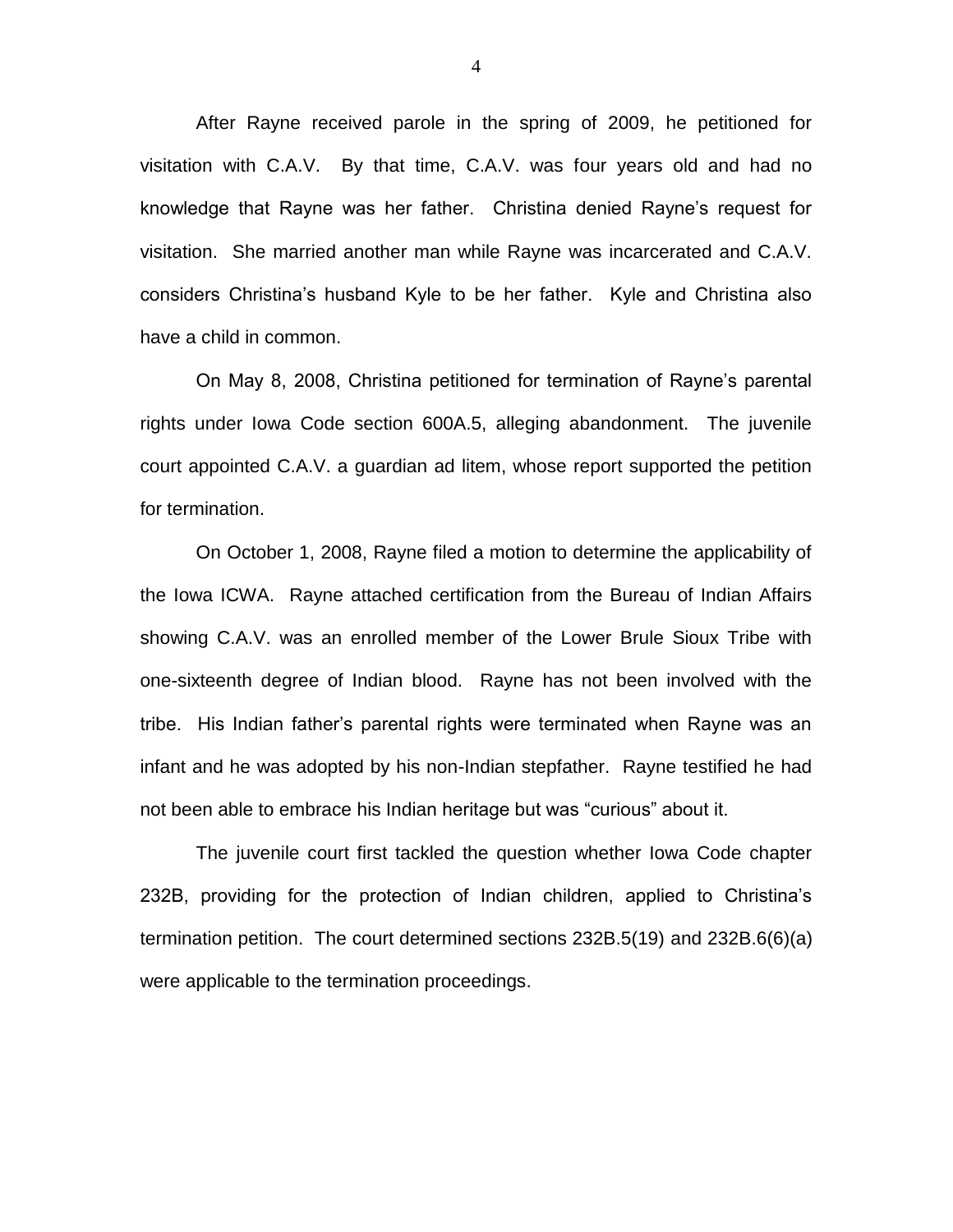The juvenile court held an evidentiary hearing on September 29, 2009, and terminated Rayne's parental rights to C.A.V. on November 5, 2009. Rayne now appeals.

#### **II. Scope and Standards of Review**

We review de novo termination proceedings under chapter 600A. *In re R.K.B.*, 572 N.W.2d 600, 601 (Iowa 1998). We accord weight to the factual findings of the juvenile court, especially those regarding witness credibility, but we are not bound by them. *Id.* To the extent Rayne's claims of error rest upon statutory interpretation, our review is for correction of errors of law. *In re R.E.K.F*., 698 N.W.2d 147, 149 (Iowa 2005). The paramount concern in termination proceedings is the best interest of the child. Iowa Code § 600A.1; s*ee In re P.L.*, 778 N.W.2d 33, 39 (Iowa 2010) (holding best interests are to be determined within statutory framework and not upon judge's own perceptions).

The provisions of the Iowa ICWA are to be strictly construed and applied to protect American Indian families. *In re J.L.*, 779 N.W.2d 481, 487 (Iowa Ct. App. 2009).

#### **III. Dual burdens of proof**

The parties disagree whether Christina must prove the elements of abandonment by clear and convincing evidence or by evidence beyond a reasonable doubt. Rayne contends the proof-beyond-a-reasonable-doubt standard in section 232B.6(6)(a) applies to all aspects of the termination proceeding. Christina counters that ICWA provides a separate burden of proof as it relates to the risk of serious emotional or physical damage to the child in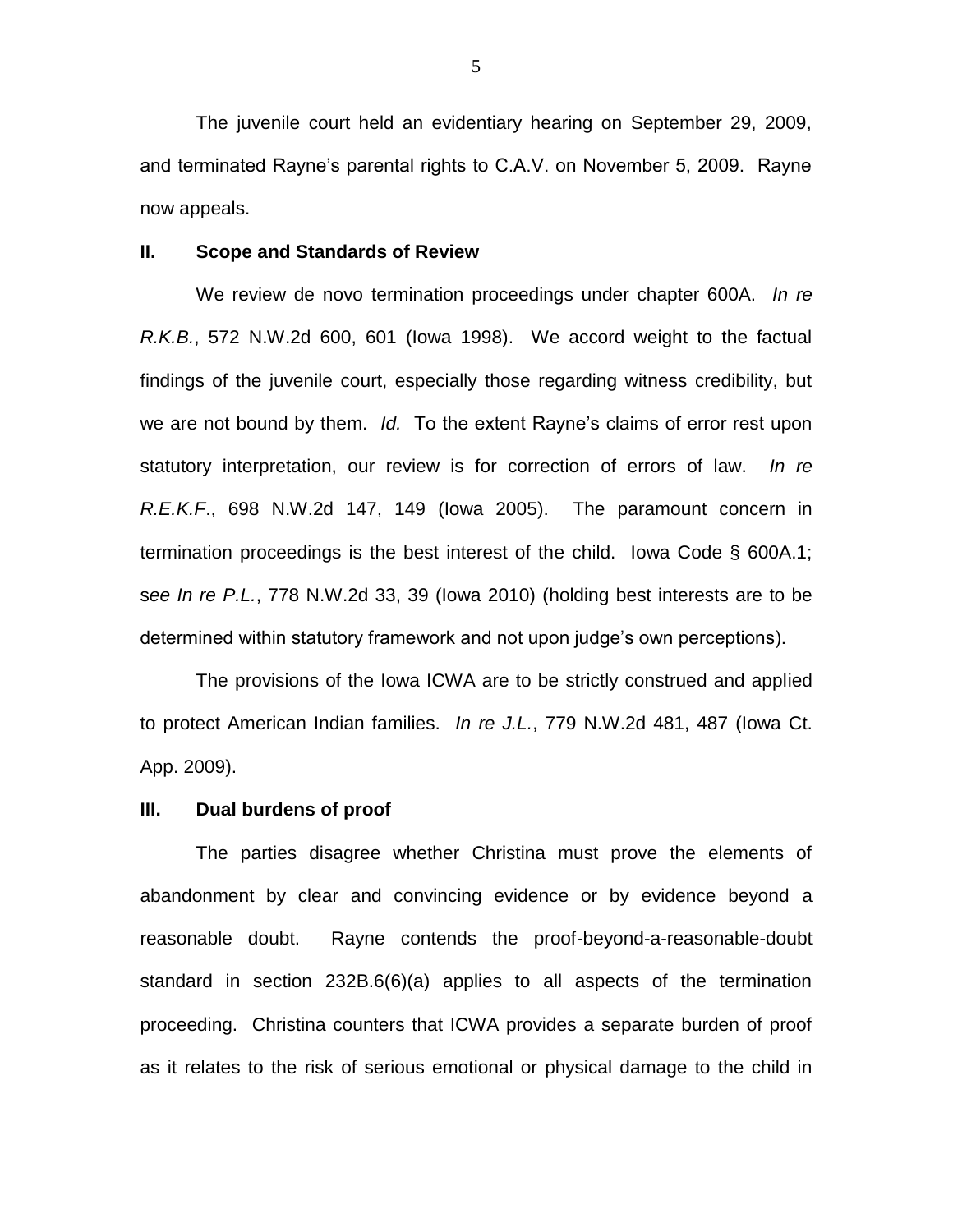section 232B.6(6)(a), but that proof of abandonment remains subject to the clearand-convincing-evidence standard in section 600A.8.

The Iowa Supreme Court recognized the variant standards in *In re P.L.*, 778 N.W.2d 33, 35 n.1 (Iowa 2010) and *In re A.W.*, 741 N.W.2d 793, 807 n.11 (Iowa 2007). However, in neither case did the court definitively answer the question whether the elements of abandonment must be proved beyond a reasonable doubt. In *A.W.*, the court noted in dicta ICWA's higher standard for showing harm from continued custody, adopted from the federal act at 25 U.S.C. section 1912(f) (2006), but did not have occasion to apply the proof-beyond-areasonable-doubt standard to a sufficiency challenge. *A.W.*, 741 N.W.2d at 807, n.11. The court in *P.L.* relied on the clear-and-convincing-evidence standard because that standard was applied by the juvenile court and the parties did not raise the burden of proof as an issue on appeal. *P.L.*, 778 N.W.2d at 35, n.1.

Rayne cites *In re J.W.*, 528 N.W.2d 657, 662 (Iowa Ct. App. 1995) for the proposition that the party seeking termination must prove the elements of abandonment beyond a reasonable doubt. However, *J.W*. addressed the higher burden only as to 25 U.S.C. section 1912(f)<sup>1</sup> and not as to proof of abandonment under Iowa Code section 600A.8(3)(b). *J.W.*, 528 N.W.2d at 662.

 $\overline{a}$ 

 $1$  This federal provision states:

No termination of parental rights may be ordered in such proceeding in the absence of a determination, supported by evidence beyond a reasonable doubt, including testimony of qualified expert witnesses, that the continued custody of the child by the parent or Indian custodian is likely to result in serious emotional or physical damage to the child.

<sup>25</sup> U.S.C. § 1912.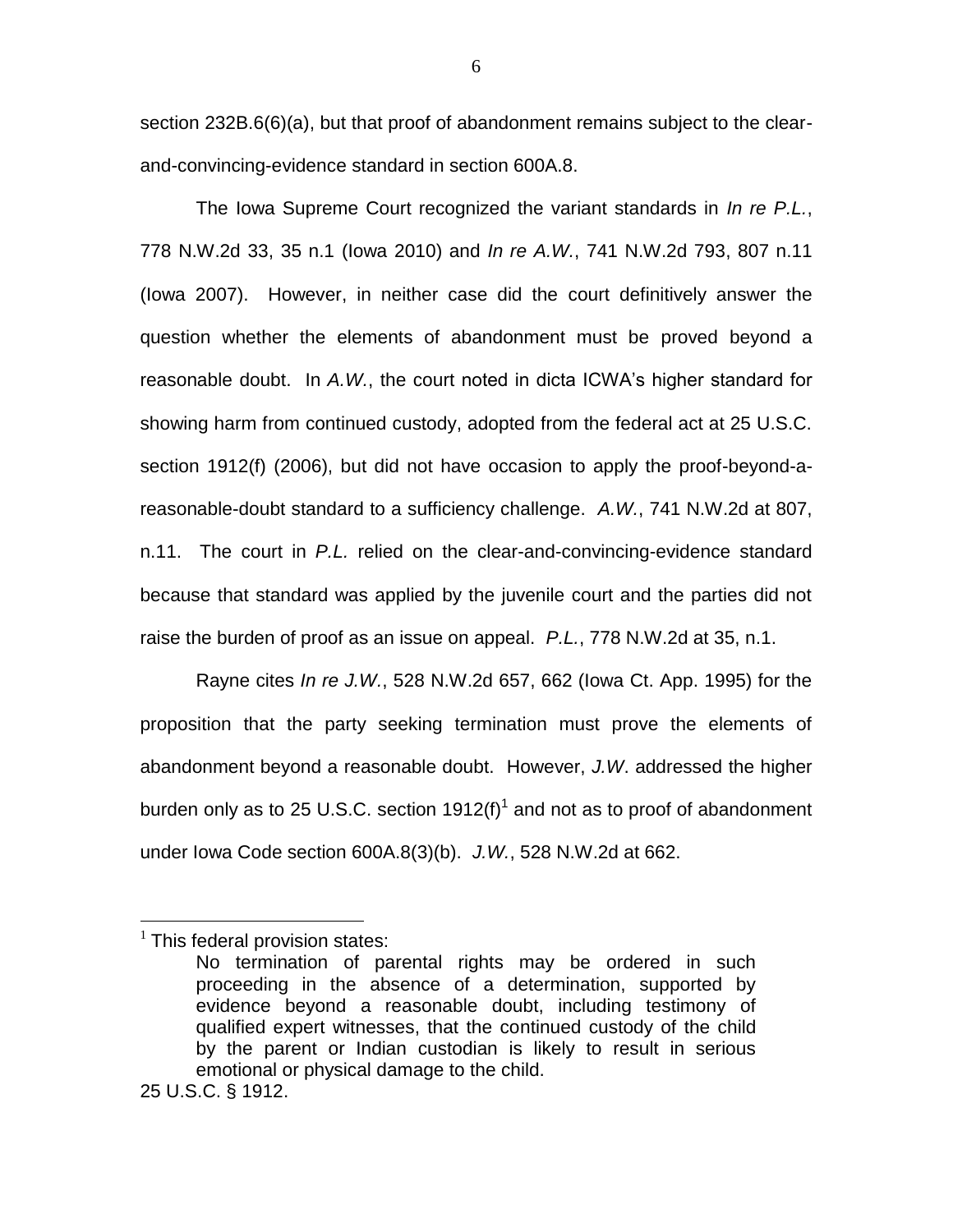Although the juvenile court concluded Christina proved Rayne's abandonment of their daughter beyond a reasonable doubt, on appeal Christina properly recites the required burden of proof as clear and convincing evidence. The juvenile court should have applied the clear-and-convincing-evidence standard to all matters except the question whether Rayne's continuing custody is "likely to result in serious emotional or physical damage" to C.A.V. Iowa Code § 232B.6(6)(a) Proof beyond a reasonable doubt was required only with respect to the discrete determination required by section 232B.6(6)(a). In the future, juvenile courts should employ a dual burden of proof to the separate findings under sections 600A.8 and 232B.6(6)(a). Applying dual standards is consistent with how other jurisdictions have reconciled the beyond-a-reasonabledoubt standard expressed in section 1912(f) of the federal ICWA with their own state-law findings in termination cases. *See, e.g., Valerie M. v. Arizona Dep't of Econ. Sc.,* 198 P.3d 1203, 1207 (Ariz. 2009); *Timmons v. Arkansas Dep't of Human Services*, \_\_\_ S.W.3d \_\_\_, \_\_\_ (Ark. Ct. App. 2010); *In re D.S.P.*, 480 N.W.2d 234, 238-39 (Wis. 1992).

The clear-and-convincing-evidence standard also should be applied to the "active efforts" mandate found in section 232B.5(19). *See In re Roe*, 764 N.W.2d 789, 797 (Mich. Ct. App. 2008), *abrogated on other grounds by In re J.L.*, 770 N.W.2d 853 (Mich. 2009); *In re Vaughn R.*, 770 N.W.2d 795, 810-11 (Wis. Ct. App. 2009). *But see In re L.N.W.*, 457 N.W.2d 17, 19 (Iowa Ct. App. 1990) (applying the beyond-a-reasonable-doubt standard to the "active efforts" requirement in 25 U.S.C. section 1912(d) in reliance on Michigan case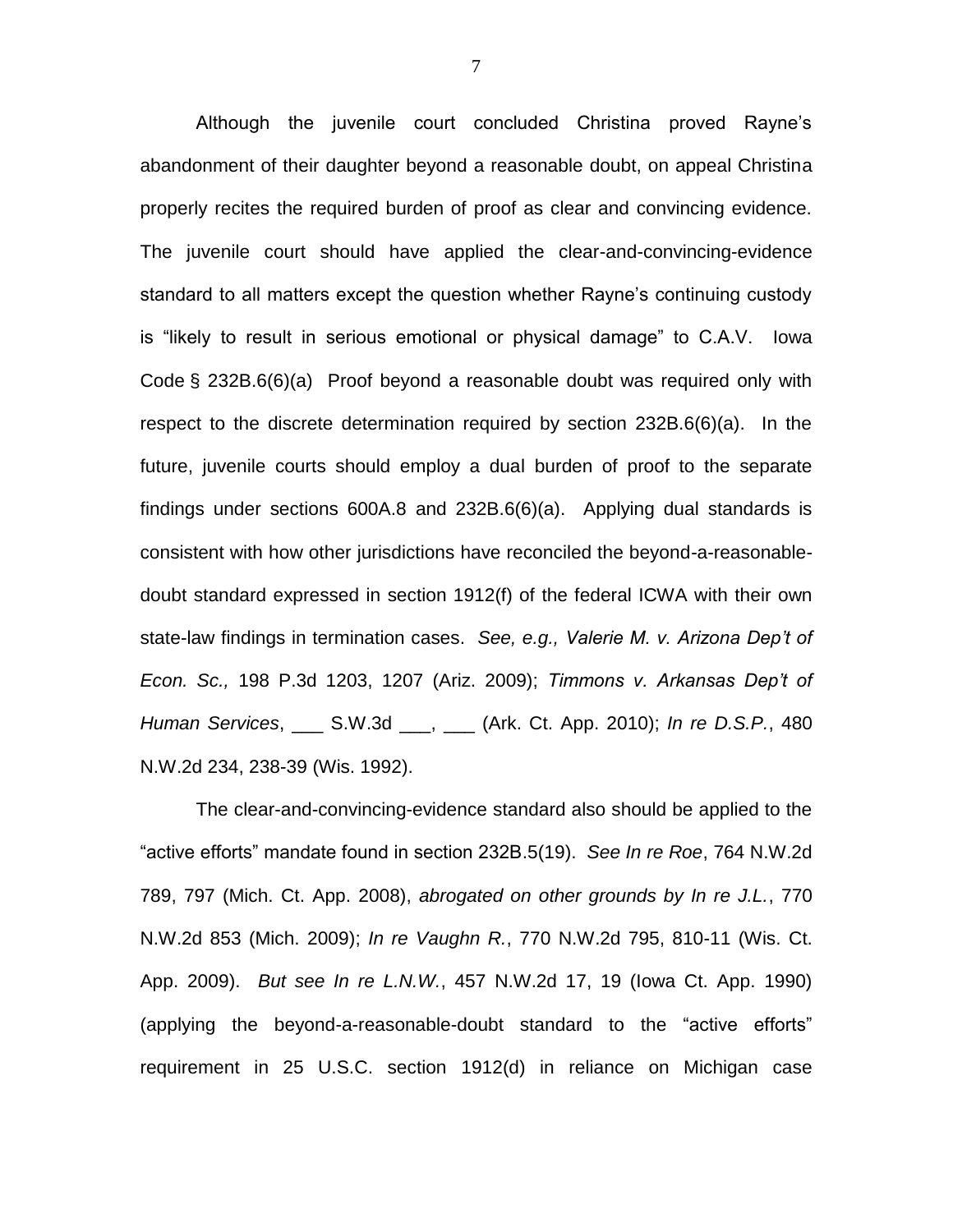subsequently disavowed in *Roe*, 764 N.W.2d at 797). Unlike section 232B.6(6)(a), no burden of proof is specified in section 232B.5(19). The legislature's decision to impose a higher burden of proof for the determination whether continued custody is likely to result in harm to the Indian child is not likewise reflected in the separate provision requiring active efforts. Statutory text expresses legislative intent by omission as well as inclusion. *State v. Iowa Dist. Ct.,* 730 N.W.2d 677, 679 (Iowa 2007).

### **IV. Abandonment**

Rayne challenges the sufficiency of the evidence to support the juvenile court's conclusion that he abandoned C.A.V.

Christina sought to terminate Rayne's parental rights under section 600A.8(3)(b). That statute provides that if a child is six months of age or older, a parent is deemed to have abandoned a child "unless the parent maintains substantial and continuous or repeated contact with the child as demonstrated by contribution toward the support of the child of a reasonable amount, according to the parent's means" and as demonstrated in any of three ways: (1) visiting the child at least monthly when physically and financially able to do so and when not prevented from doing so by the person having lawful custody of the child; (2) communicating on a regular basis with the child or with the person having the care or custody of the child, when physically and financially unable to visit the child or when prevented from visiting the child by the person having lawful custody of the child; and (3) openly living with the child for a period of six months within the one-year period immediately preceding the termination of parental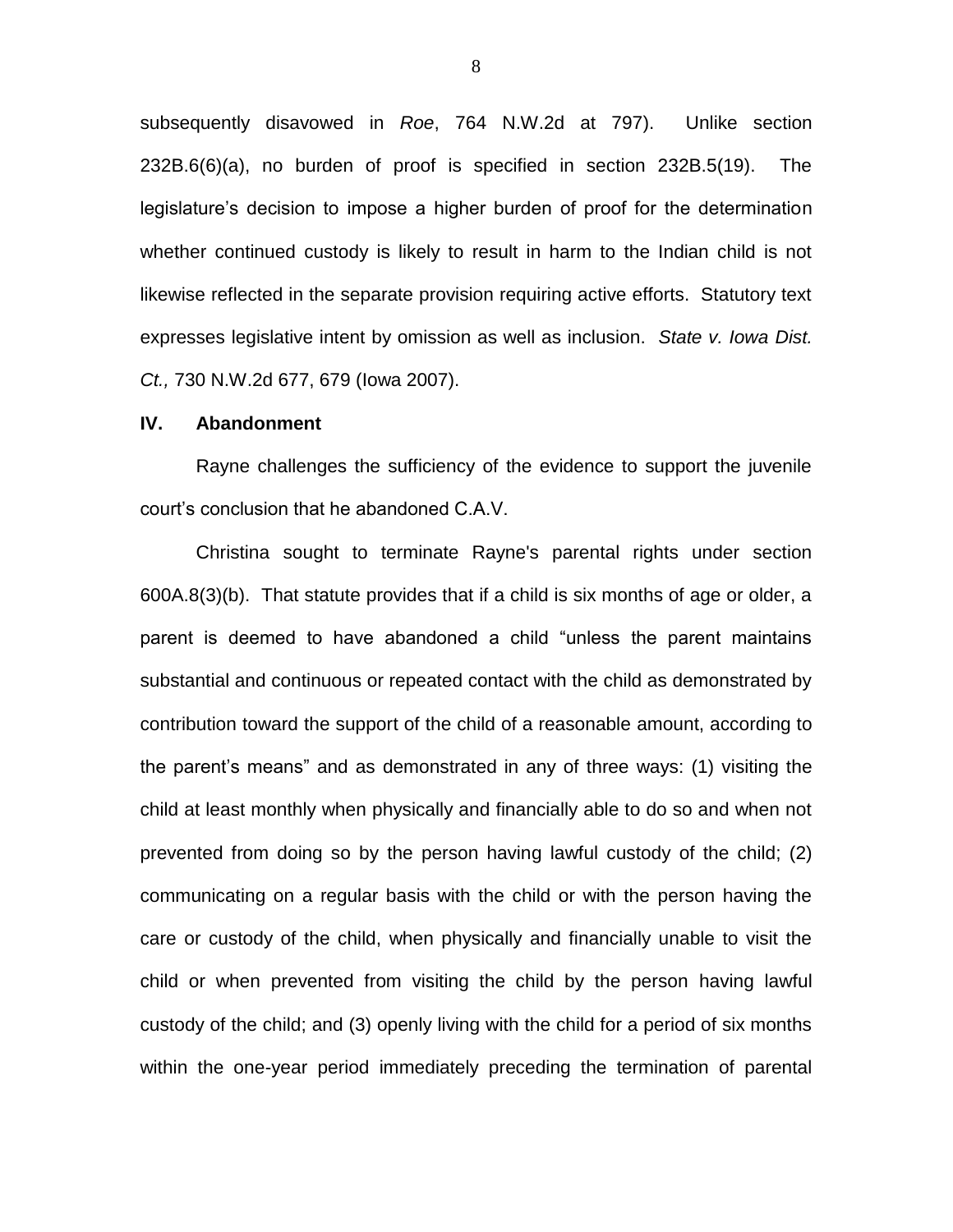rights hearing and during that period openly holding himself or herself out to be the parent of the child. Iowa Code  $\S$  600A.8(3)(b).

The phrase "to abandon a minor child" is defined in section 600A.2(19) to mean that a parent rejects the duties imposed by the parent-child relationship and makes no provision or only a marginal effort to provide for the support of the child or to communicate with the child. Abandonment is characterized as the "giving up of parental rights and responsibilities accompanied by an intent to forego them." *In re Burney*, 259 N.W.2d 322, 324 (Iowa 1977). Two elements are necessary to show abandonment: the conduct of the parent in giving up parental rights and responsibilities and the parent's intent to do so. *In re Goettsche*, 311 N.W.2d 104, 106 (Iowa 1981). A parent may evince an intent to abandon the child even though the parent subjectively maintains an interest in the child if that interest is not accompanied by "affirmative parenting to the extent practical and feasible in the circumstances." *Id*.

We determine Christina has shown by clear and convincing evidence that Rayne has abandoned his child within the meaning of section 600A.8(3)(b). Rayne has not maintained "substantial and continuous or repeated contact with the child." *See* Iowa Code § 600A.8(3)(b). During C.A.V.'s first thirteen months, Rayne did have repeated contact with his daughter, but the visits generally lasted less than an hour and were initiated by Christina. Rayne did not engage in the typical parenting duties of feeding, clothing, or reading to his daughter.

All contact with his daughter ended when Rayne went to prison in May of 2006, despite Christina's letters inviting him to maintain a relationship with C.A.V.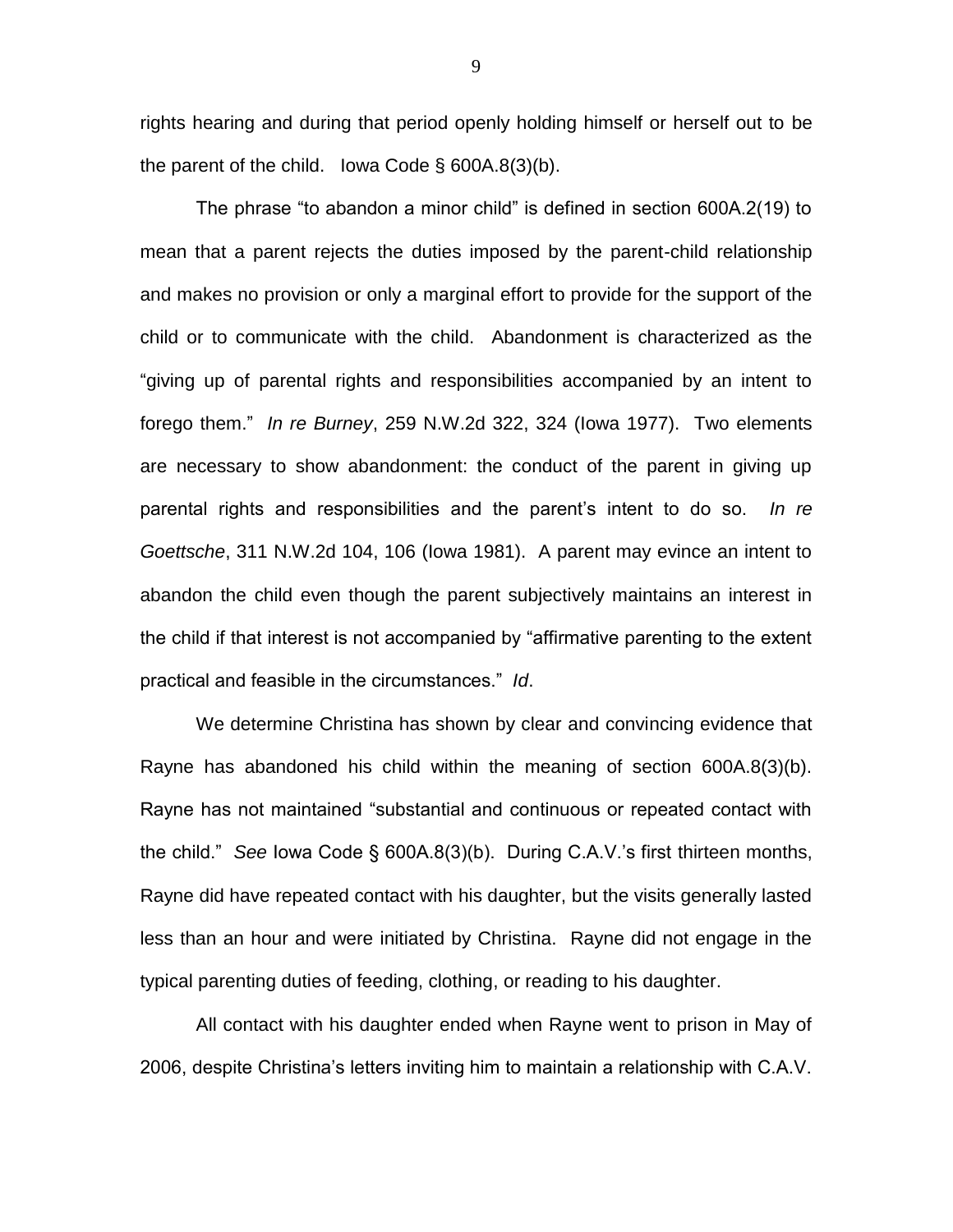while incarcerated. Any mixed messages arising from Christina's request for a protective order, which was rescinded less than a month later, do not excuse Rayne's failure to communicate with his daughter during the nearly three years he was behind bars. Under Iowa's termination case law, a parent "cannot use his incarceration as a justification for his lack of relationship with the child." *In re M.M.S.*, 502 N.W.2d 4, 8 (Iowa 1993). Rayne made a conscious choice to engage in crimes, resulting in his convictions and incarceration, at the expense of building a relationship with his daughter.

Rayne points out that he was current on his child support obligations at the time of the termination hearing. However, his contributions to his child's financial well-being do not overcome his complete abstention from fostering her physical, social, and emotional development. *See Goettsche*, 311 N.W.2d at 106 (citing with approval *In re J.L.Z*., 421 A.2d 1064, 1064-65 (1980) ("This affirmative duty encompasses more than a financial obligation; it requires continuing interest in the child and a genuine effort to maintain communication and association with the child. . . . Because a child needs more than a benefactor, parental duty requires that a parent exert himself to take and maintain a place of importance in the child's life.")).

Rayne's conduct shows his intent to forego his parental rights. We affirm the finding of abandonment under section 600A.8(3)(b).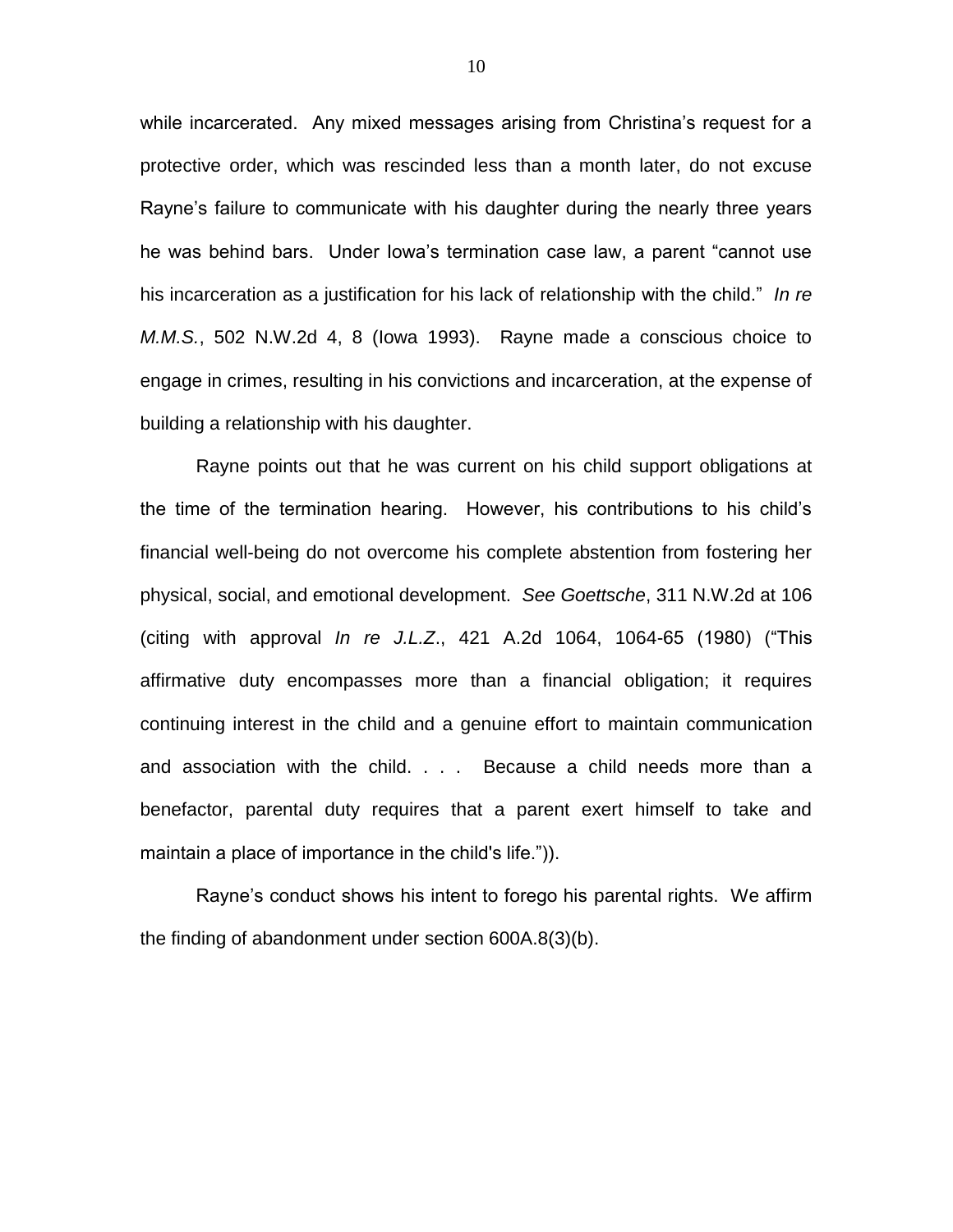## **V. Serious Emotional or Physical Damage**

Rayne next contends that Christina fell short of proving beyond a reasonable doubt that his continued custody of C.A.V. was likely to result in serious emotional or physical damage to the child. We reject this contention.

Under section 232B.6(6)(a), a court shall not order termination of parental rights over an Indian child in the absence of a determination—including qualified expert testimony—that the continued custody of the child by the parent is "likely to result in serious emotional or physical damage to the child." The phrase "continued custody" in this provision includes both legal and physical custody. *See In re Vaughn R.*, 770 N.W.2d 795, 803 (Wis. Ct. App. 2009) (analyzing federal ICWA provision at 25 U.S.C. § 1912(f)). The purpose of section 232B.6(6)(a) "is to provide the juvenile court with knowledge of the social and cultural aspects of Indian life to diminish the risk of any cultural bias in the termination decision." *See In re L.N.W.*, 457 N.W.2d 17, 18 (Iowa Ct. App. 1990) (citation omitted) (discussing 25 U.S.C. § 1912(f)).

Christina presented the testimony of Gerald H. Denney, who served as a social worker for the Santee Sioux Tribe for twenty years and has testified as an ICWA specialist more than one hundred times. Mr. Denney graduated from college with a double major in criminal justice and Indian studies. His work involved the delivery of child and family services to the Santee Sioux Tribe on a daily basis. Mr. Denney testified that he was not familiar with any member of Lower Brule Sioux Tribe, to which Rayne and C.A.V. belonged, who was qualified as an expert witness. However, Mr. Denney testified that the parenting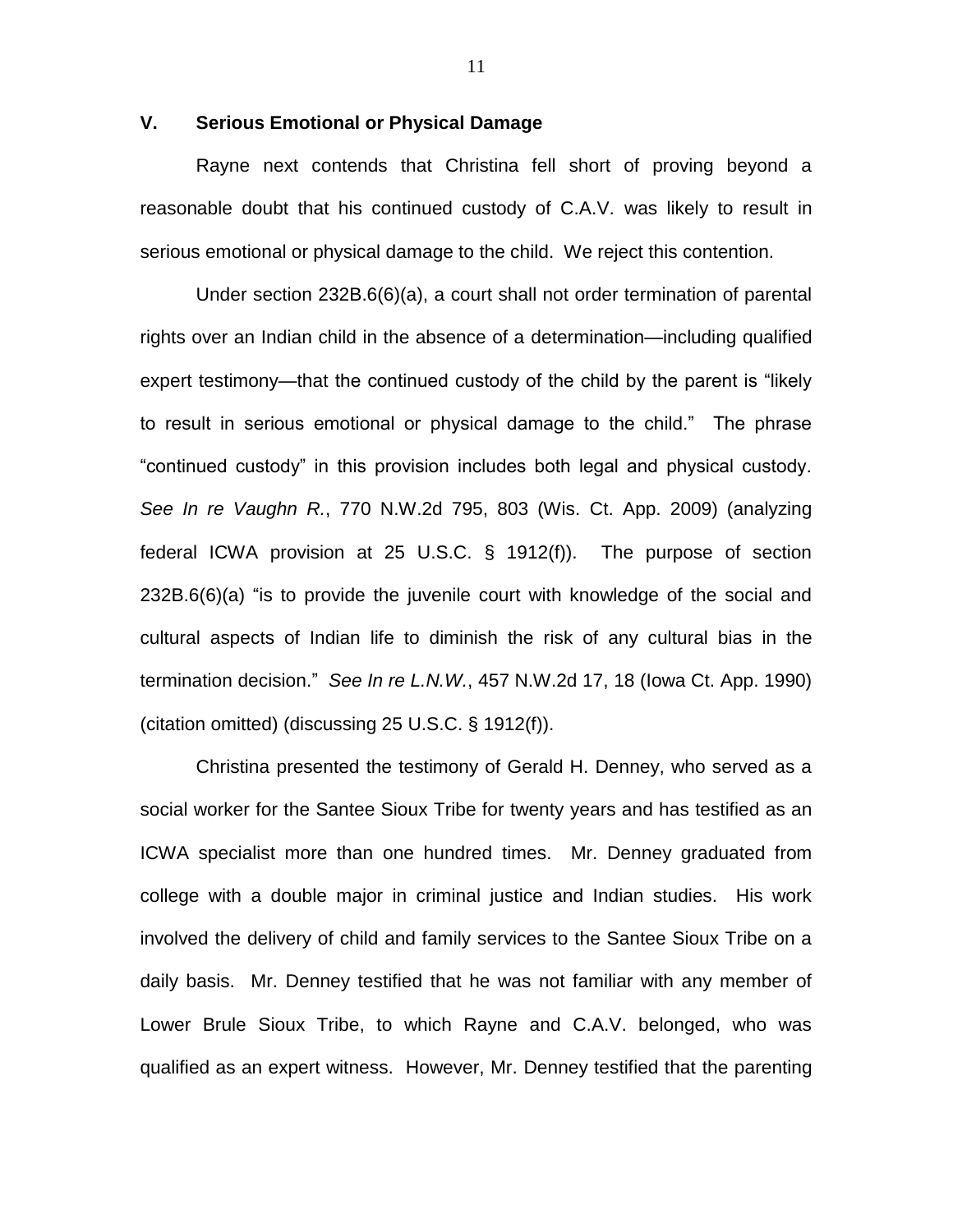practices of the Santee Sioux Tribe are very similar to those of the Lower Brule Sioux Tribe.

Mr. Denney met the requirements for a qualified expert witness in section 232B.10. The record does not indicate that the Lower Brule Tribe formally recognized Mr. Denney as having the knowledge to be a qualified expert, *see*  section 232B.10(3)(b), but he possessed the qualifications described in Iowa Code sections 232B.10(3)(c) and (d).

After reviewing the termination file, including the report of the guardian ad litem, Mr. Denney formed an opinion that Rayne's continued custody of C.A.V. was likely to result in serious emotional damage to the child. The ICWA expert believed that bringing Rayne into the picture, after he had little or no contact with his daughter for more than four years, would confuse C.A.V. and result in a shocking "loss of identity." .

Mr. Denney, who is a Native American parent himself, did not believe that C.A.V.'s tie to her tribe necessarily would be severed by the termination of her father's parental rights. Mr. Denney pointed out that Rayne had not yet provided his daughter with any link to her cultural heritage. Given the lack of connection between Rayne and the tribe, this case presented no threat that cultural bias against Rayne as an Indian parent would creep into the juvenile court's termination decision.

Rayne emphasizes continuing his parental rights would involve only reasonable visitation rights with C.A.V. because Christina has been granted care, custody and control of the child. However, he minimizes the emotional toll such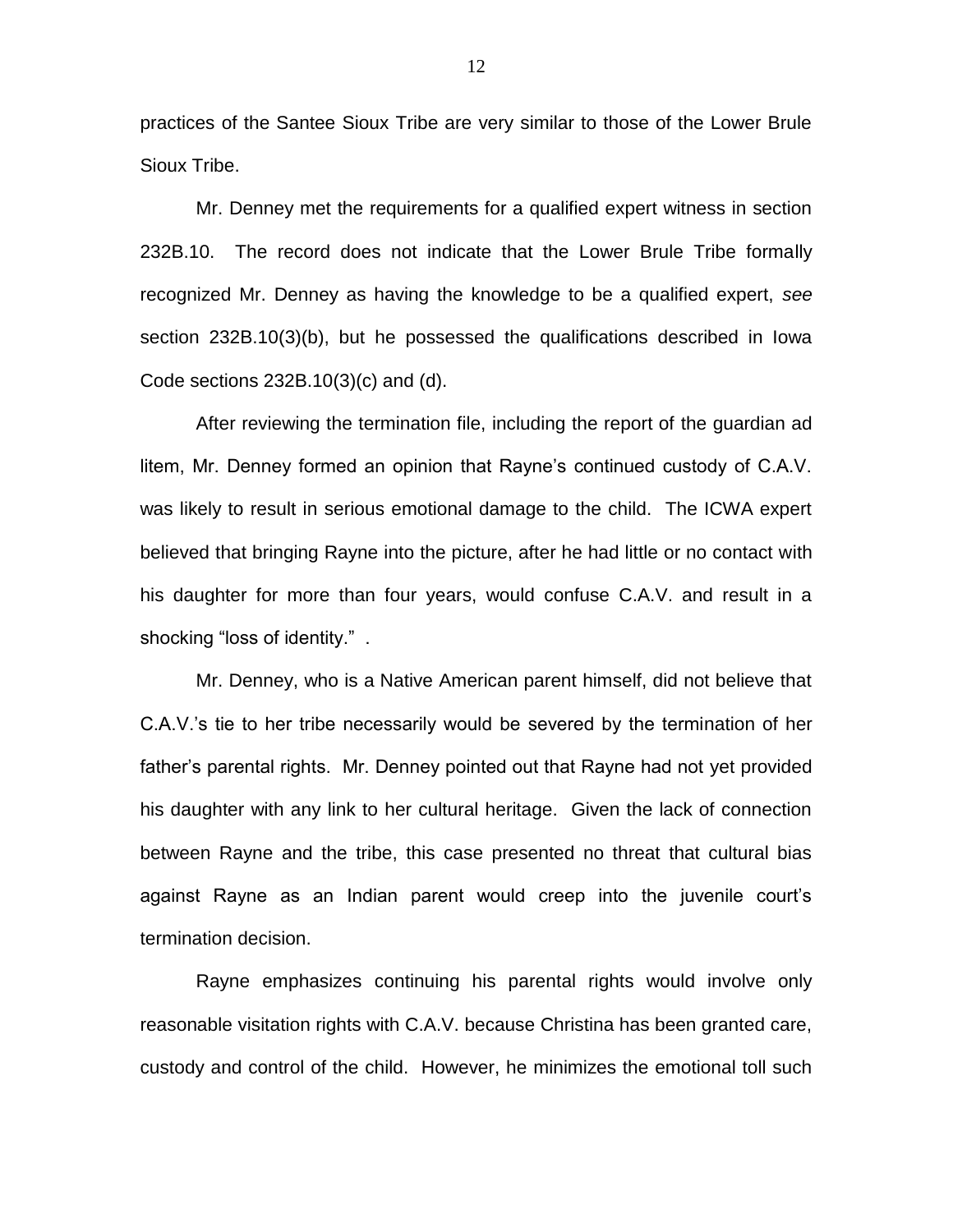visitation would take on this four-year-old child who is stable and secure in her existing family environment. The juvenile court expressed concern that Rayne's history of criminal behavior and his current lifestyle, including posting a risqué photograph of himself on his Internet MySpace page, did not demonstrate the level of maturity necessary to begin parenting. The likelihood of serious emotional damage exists not only from the shock of introducing Rayne into C.A.V.'s life, but in thwarting her prospects for long-term permanence and possible adoption by Christina's husband Kyle.

### **VI. Active Efforts**

Finally, Rayne asserts that Christina did not satisfy the "active efforts" requirement of the Iowa ICWA. A party seeking termination of parental rights over an Indian child must provide evidence to the juvenile court that "active efforts have been made to provide remedial services and rehabilitative programs designed to prevent the breakup of the Indian family and that these efforts have proved unsuccessful." Iowa Code § 232B.5(19). In a private termination case, section 232B.5(19) is directed at attempts to preserve the parent-child relationship or the child's connection to Indian culture. *See In re Crystal K.*, 276 Cal. Rptr. 619, 626 (Cal. Ct. App. 1990) (analyzing "active efforts" requirement of the federal ICWA).

Christina met the "active efforts" requirement in two ways. First, even without knowing C.A.V. was a tribal member, Christina encouraged Rayne to participate in his daughter's life by facilitating visits before his incarceration and by inviting continued contact during his prison stay. These efforts to preserve the